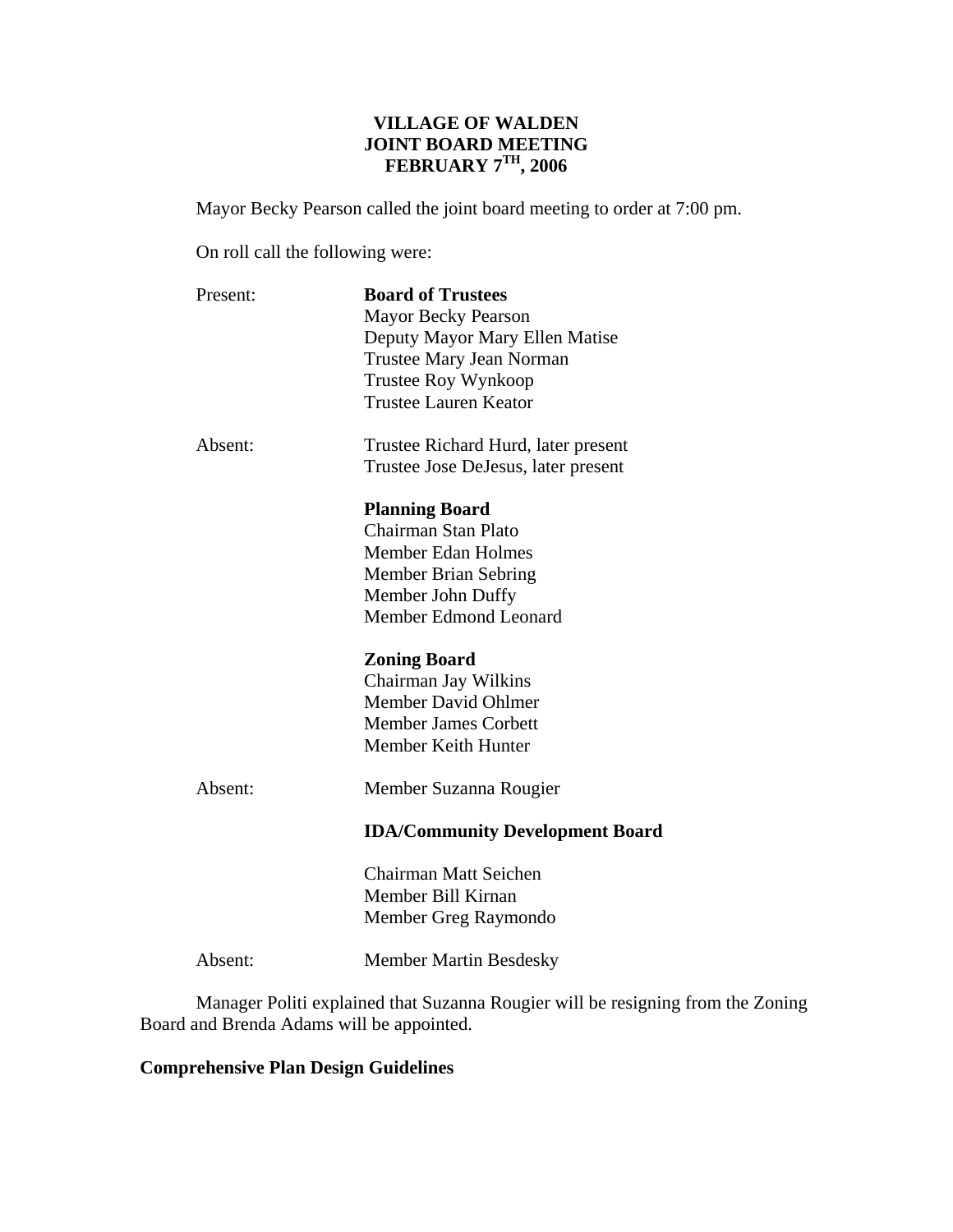Alan Sorensen explained that the village has gone through a comprehensive plan process and one of the recommendations includes a detailed master plan for the redevelopment of the area around Railroad Avenue, and Grant Street. The idea behind that is to encourage the adapted reuse of the some of the existing industrial buildings in that area as well as to encourage new infill development that would be mixed use infill buildings that would have residential on the second floors and retail office on the first floor and to have the area redevelop in the manner that is pedestrian oriented, aesthetically pleasing and is economically vibrant. One of the things they felt was necessary to achieve that overall goal of developing a vibrant mixed use neighborhood was the enactment of design guidelines. The design guidelines will address such things as how buildings are placed on sites within the lots, the scale of the building, architecture of the building and design features, so that as the area is redeveloped it is redeveloped in a manner that is both aesthetically pleasing and pedestrian oriented and functional. Some of the things that are specific requirements within a mixed use district are that the infill buildings are redeveloped on vacant sites that the structures are mixed use and two story structures. One of the things that is talked about is form and roof line. In developing the standards for that they look at the existing building stock within the neighborhood. Also, that the buildings are built up to the sidewalk so that the building line is maintained along the street. One of the concerns was that there would be sufficient landscaping and street trees. That is something that is also required as part of the design guidelines. As development proposals come in or redevelopment proposals within the neighborhood these guidelines will help the planning board in guiding their decisions. They also talk about architectural features in the guidelines. There are also standards for signs and lighting. They also talk about parking standards.

 Mayor Pearson stated that there are also guidelines for Main Street. She asked if they should be more specific or can we be more specific.

 Mr. Sorensen stated that in terms of the design guidelines the building stock in the historic central business district is different then Railroad Place. The buildings are right next to each other and typically flat rooflines, two/three story structures. The general rule of thumb in terms of façade renovations is that the renovation respects the historic architecture of the building. It may be the building that is being renovated is not a historic structure and there the guidelines give you some general rule of thumb.

 Chairman Plato stated that they had one come before them last night that they would like guidance with.

Mr. Sorensen indicated that he would be happy to provide guidance.

 Trustee DeJesus stated that this would be a case where Mr. Sorensen would attend the planning board meeting.

 Chairman Wilkins asked how that would work if they granted a variance for Main Street.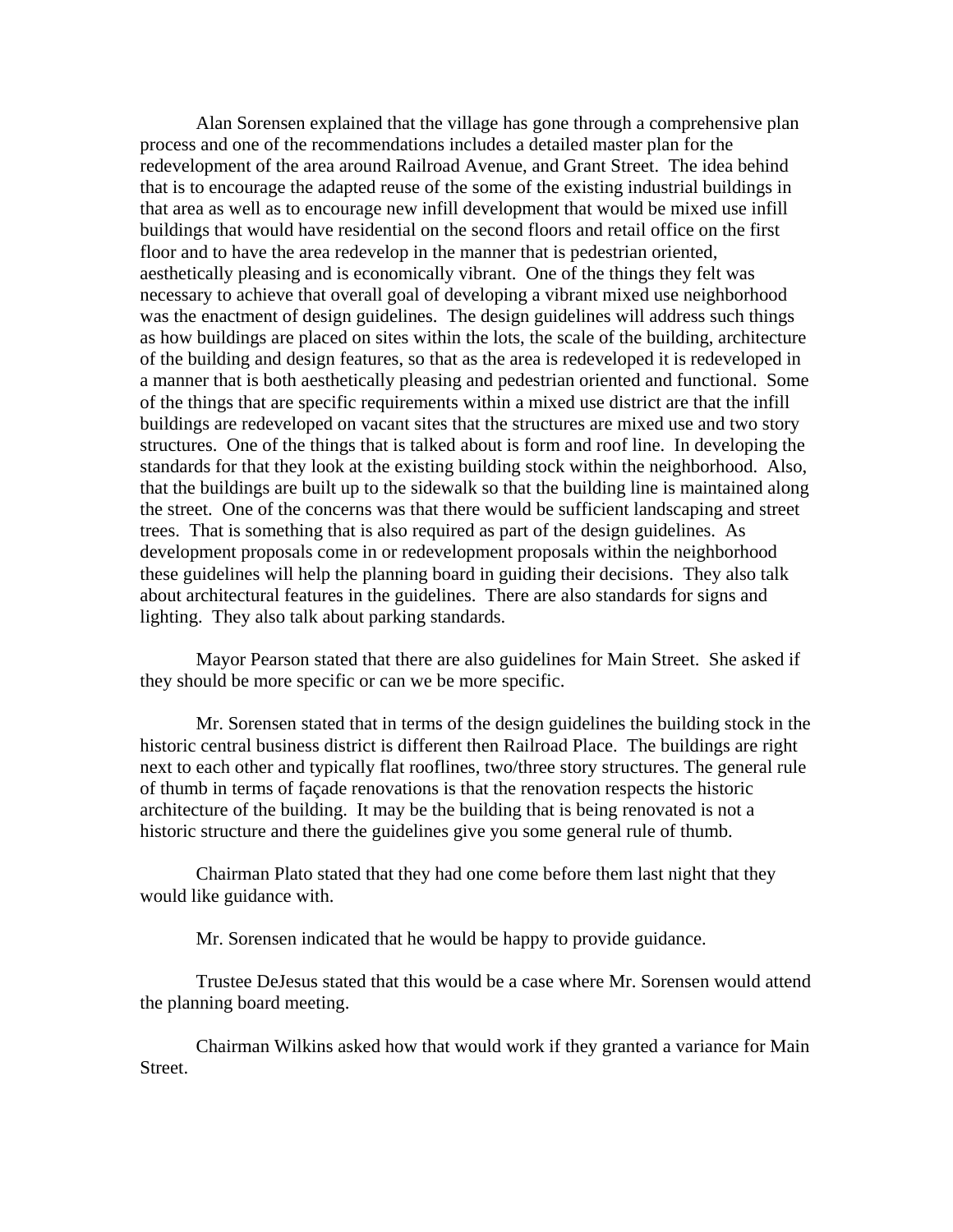Mr. Sorensen stated that it depends on the nature of the variance. The idea is that the facades are reviewed by the planning board.

 Trustee DeJesus stated that it may go directly to the zoning board. Some of these things should be applicable to what the zoning board is doing.

 Mr. Sorensen stated that any change to the façade should be referred back to the planning board.

 Member Leonard stated that the planning board has received a very preliminary seven lot subdivision on the north side of Route 52 on the line with the town. The entrance road will be in the town.

 Mr. Sorensen stated that they could have an intermunicipal agreement. You would have a joint review.

 Mayor Pearson stated that there is nothing in the code book that considers downtown historic.

Mr. Sorensen stated that it is not a historic district.

Mayor Pearson asked if that would benefit the village.

 Mr. Sorensen stated that there are advantages in having historic districts. Long term it would be in the village's interest to do so. There is a process in terms of designation. It should be further explored. The property owner would have to want to be a part of it.

Member Hunter asked**,** regarding the rezoning of the Railroad Place area and the impact on the real restate market.

 Mr. Sorensen stated that it does open up possibilities that weren't there before. The conceptual plan is one that is inviting. The rail trail could also have an influence.

 Member Hunter asked if there were any known environmental issues associated with these properties.

Manager Politi stated no.

Mr. Sorensen explained that this is a long term process.

 Trustee DeJesus stated that if you look at all the studies it has taken 10 years to get to this point.

Deputy Mayor Matise asked Mr. Sorensen what direction he was going first.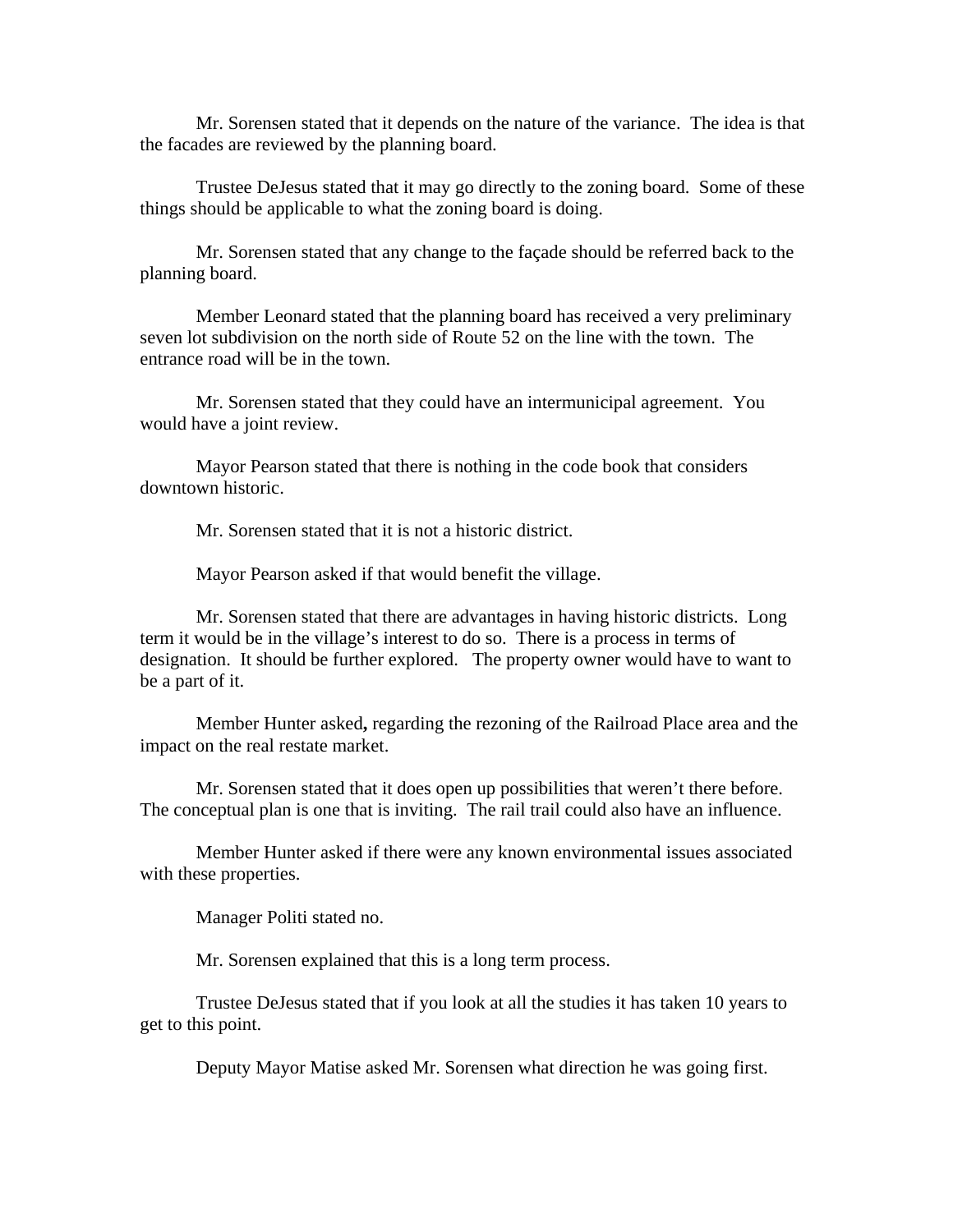Mr. Sorensen stated that we will be going in multiple directions because there is multiple aspects of this proposal that has an influence on the redevelopment of Railroad Place, one being the rail service. That process is already in the works as far as reaching out to the Orange County Transportation Council. We are also in the process of getting grant money for the feasibility study and that looks favorable. The next step will be to take a look at the ownership of all the parcels. They will also reach out to perspective developers to see their interest in investing in Railroad Place.

 Mr. Sorensen further stated that the funding for the feasibility study will be coming from a grant through the Unified Planning Work Program which is part of the Orange County Transportation Council. They have funds that are unspent that have been allocated for this year.

 Member Corbett asked if it will be up to the planning board to turn down plans that don't comply and is there going to be a resurrection of the old concept of the architectural review board.

 Manager Politi stated that has been brought up before and this is one way you can enforce that.

 Trustee DeJesus stated that we do have an architectural review board which is the planning board.

 Trustee Hurd stated that proposal for the seven lot subdivision with the road being in the town should come to the village board because it has policy implementations.

 Chairman Wilkins asked if it would be in the best interest of the zoning board to adjourn an item in order for Mr. Sorensen to review it.

 Mr. Sorensen stated that part of it depends on the nature of the use variance they may be asking for. With the use variance you have the ability to impose conditions and one may be that the applicant comply with the design guidelines for downtown. One condition could be that the façade should be reviewed. He could get a list of the variances and set a work session to see if there are things for the façade that should be addressed.

Chairman Wilkins suggested Mr. Sorensen get a copy of their agenda.

 Member Leonard suggested Mr. Stickles pick out the items from the planning board agenda that Mr. Sorensen should be present for.

 Mr. Sorensen stated that one thing that would be very helpful is pictures or postcards of the historic buildings. That's what he would use as a guide.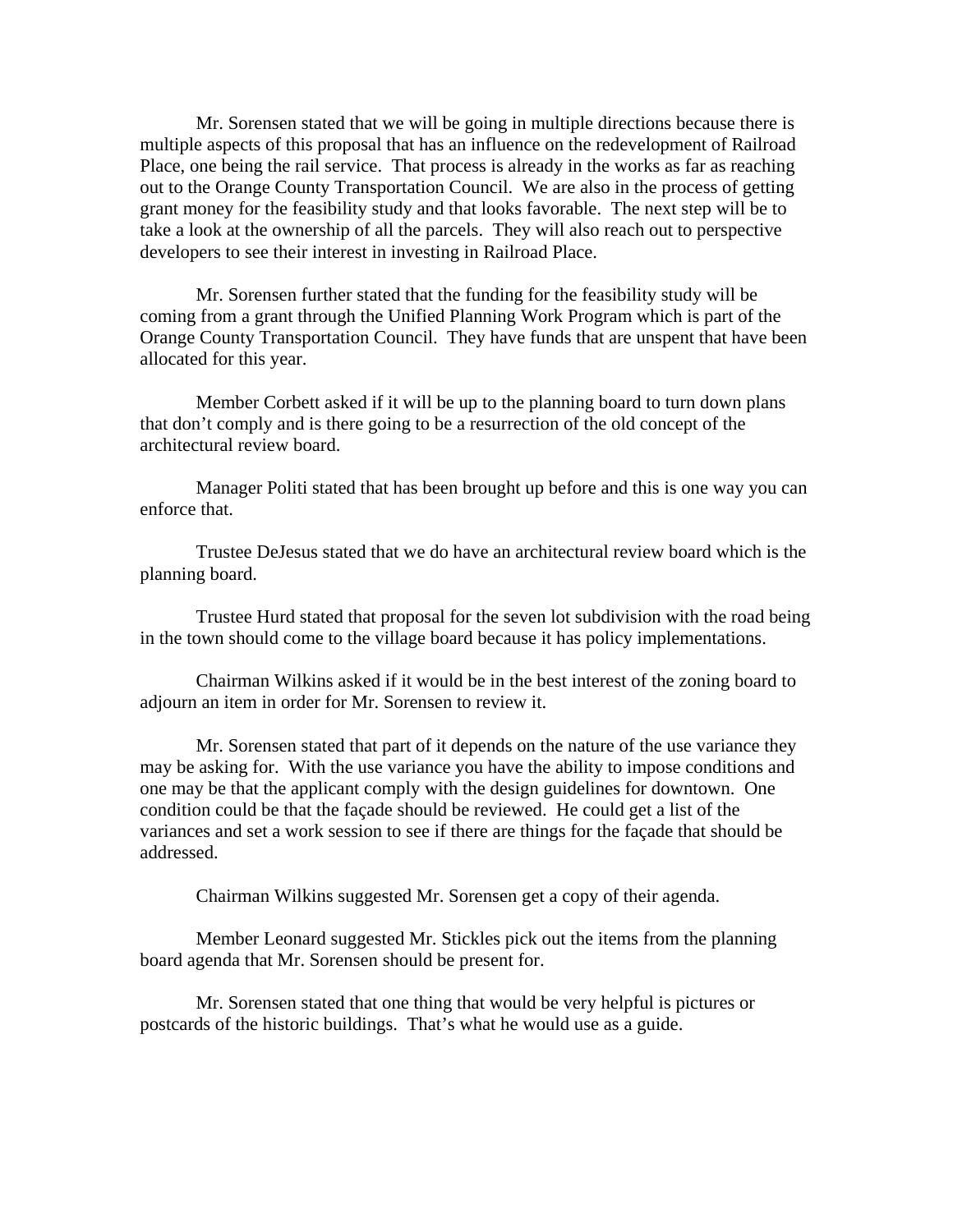Mayor Pearson asked if the planning board would be the people to say we need a building to look like that old building again or are they going to be allowing not that stringent of guidelines.

 Mr. Sorensen stated that within the guidelines that element should be replicated to the extent feasible. It depends on the building.

## **Lieutenant Tim Dexter, Building Inspector/Code Enforcement Officer, Beacon**

Lieutenant Dexter stated that the Mayor asked him originally to come over and the focus when they met in Beacon was to see what Beacon did to turn them around. It was an awful place in the 80's. The first thing they did in the late 80's, early 90's was to identify what the problem was. They did a crude study of the city. They have three paid firemen on every shift and they saw that as an untapped resource. They brought those guys in on shift and had them walk every neighborhood to identify things that were unusual, multiple mailboxes on a house, a fire escape nailed on the back of a house, a couple gas meters, electric meters hanging, and a lot of parking. They identified it on a chart and anything they found as a discrepancy they would identify it and outline in a red box. They found a lot of multi family homes that were converted without any approvals. They stared their multiple dwelling inspection program. You have to make sure your community adopted the regulations. It took three years to go through the entire city. They found it to be a battle to bring them into conformance. They go back every three years and they don't find any major changes or violations. It takes the town or village board to make the commitment that you have to staff your board properly and make sure who you hire are well trained and well paid. They also started to adopt laws. As he saw a problem he would go to the city council and say he would need to have this. They had problems with the courts. Judges didn't like bringing code enforcement cases before them. They gradually changed that over. One law was the application processing restriction law which is a law that says if you're not on the good boy list in town we can't do business with the community. If your taxes aren't paid, your water bill isn't paid, if the snow wasn't removed and the building department cited you, you can't go before the planning board, zoning board or come in and see the building inspector, you're dead in the water. This has been a successful tool for them. This law covers all of your properties. The elected officials have to support your building department and boards. One of the other things they did was that they realized in the 80's, because most of the Main Street buildings were vacant they had developers come along and want to put in Section 8 apartments and that didn't turn out to be a good long range plan. What the city council did was in 1997 they passed a law that outlawed all the residential uses on the Main Street, on the store front level. They also amortized the discontinuance of those based on how much money each individual put in. It has been very successful. Owner occupied properties are better maintained and easier to enforce. The city council zoned out all multi family in the City of Beacon. There are multiple dwellings over the store fronts. They have a data base of what those properties are. Provided they continue as multi family they can stay. They have zoning for cluster housing, townhouses and condominiums. The other thing they did was to increase the penalties. He wants them to raise the maximum fine that the court can impose. They also amended the laws to close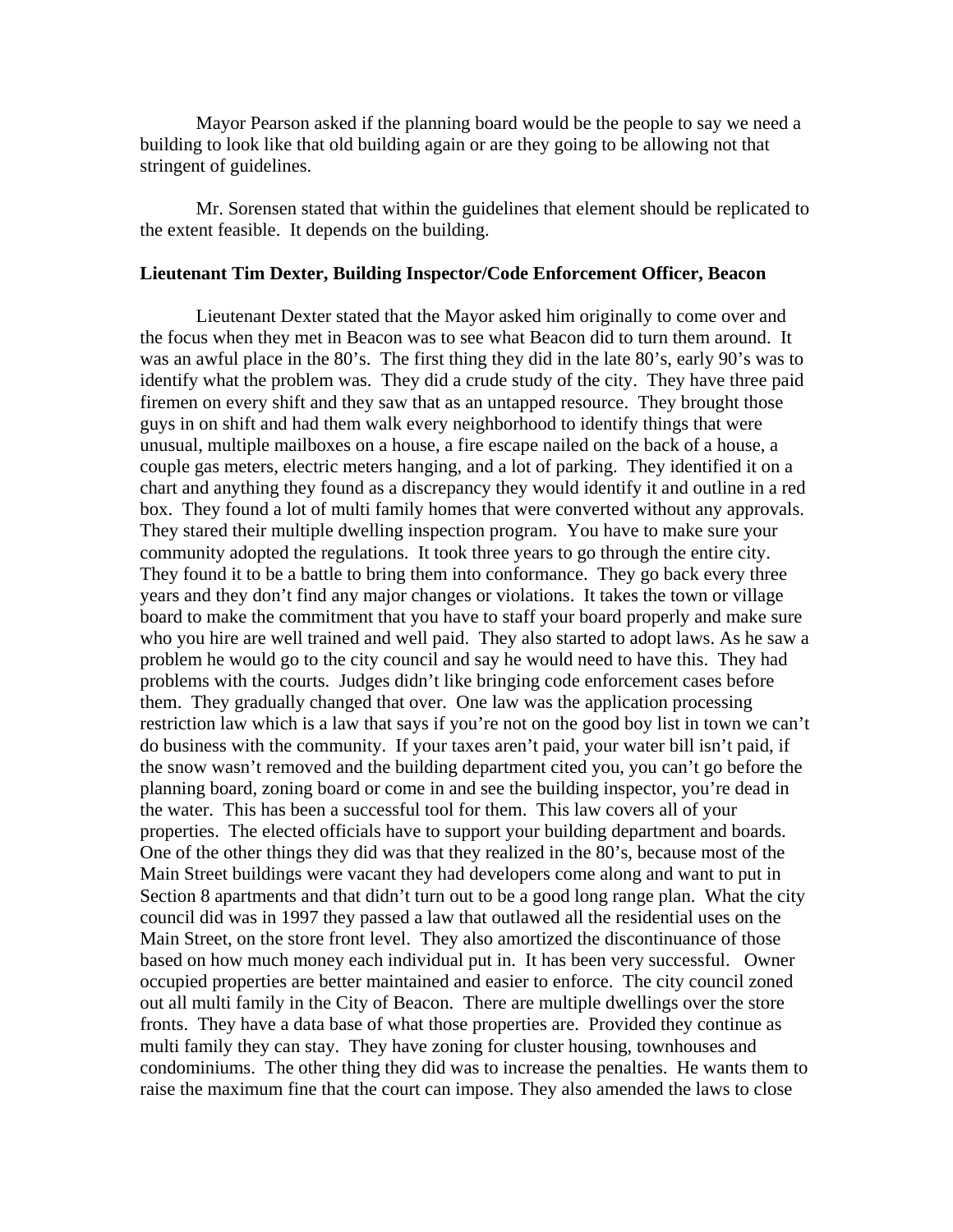down the time frame that people had to comply and then to empower the city to remove the debris and charge the property \$100 administrative fee and 5% and attach it as a lien. They only shovel people's sidewalks once, because they get the bill. They charge \$1.00 per foot. The judge has to understand what the communities' priorities are. The building official has to do good paperwork. They are very successful in court. He's never lost a case. They passed a law that prohibits any unregistered vehicle in Beacon. You can get a permit if you have a vehicle that is in working order that you're waiting to sell and it's good for one year. They also did a board up law for buildings that maybe had a fire or the windows were broken out. They also have a high grass ordinance. They have a graffiti law. The tree ordinance allows you to cut three mature trees within 100 ft of each other every six months or you have to get a permit. Now you have to have a working toilet on every construction project or a porta john. They are currently working on a landlord registration law.

 Chairman Plato asked if it was ever a problem if the city allowed it to exist for a certain amount of years.

Mr. Dexter stated no.

Trustee Hurd asked what the budget was for Mr. Dexter's department.

 Mr. Dexter stated that without his salary its \$175,000. He also indicated that as they increased their activity and their funding their structure fires have decreased.

Manager Politi asked what his staff consisted of.

 Mr. Dexter stated besides himself he has two full time deputies and one full time clerical person and the full time firemen.

 Member Kirnan asked what the City of Beacon do after a snow fall with vehicles on the streets.

 Mr. Dexter stated it's not his department, but there is a snow ordinance. Now its you have to have your car off the streets if there is a snow fall of 2 inches or more. It used to be from November  $1<sup>st</sup>$  until whatever. If the city administrator declares a state of emergency then the police department can tow. Right now they just tag them, \$50./\$75. fine. He doesn't know how they handle Metro North because those are permit parking.

Deputy Mayor Matise asked if Mr. Dexter inspects construction sites.

 Mr. Dexter stated yes, but you have to remember that he is staffed well. They show up at construction sites probably more then the builder wants them there. He could have never done it by himself.

 Mr. Dexter further stated that you have to use the state codes series. You can't have the Village of Walden code. You have to adopt a local law for the administration of